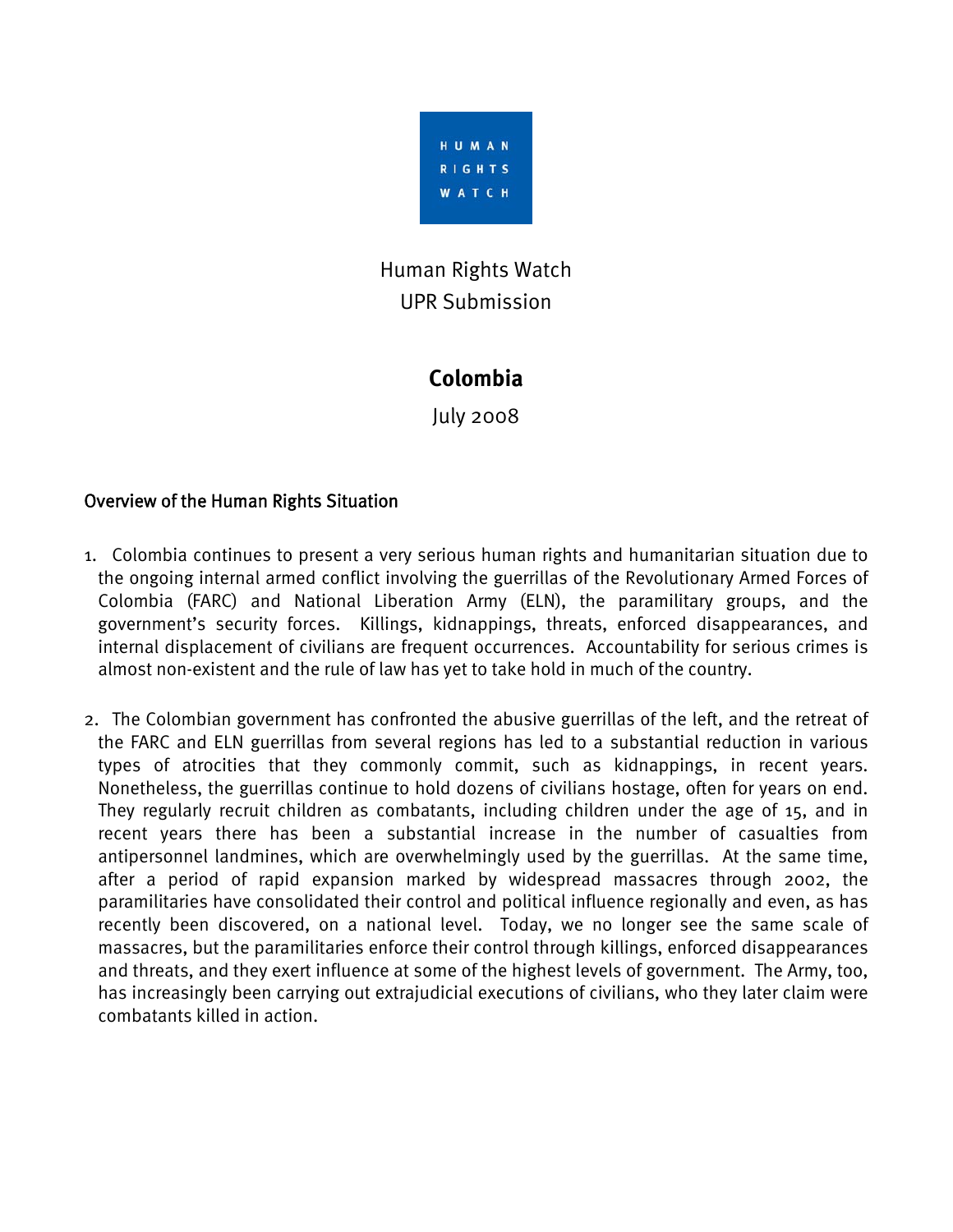3. The ongoing conflict and human rights abuses are having a dramatic humanitarian impact. At over 3 million, the number of persons who have become internally displaced in Colombia is the largest in the world after that of Sudan, according to the UN High Commissioner for Refugees. The rate of displacement has been rising since 2004. According to official statistics, nearly a quarter of a million persons reported that they were forced to leave their homes last year.

#### Failure to Dismantle Paramilitary Groups

- 4. The Colombian government often claims that paramilitaries no longer exist, thanks to a "demobilization" process it has implemented in the last few years. However, while more than 30,000 individuals supposedly demobilized, prosecutors have turned up evidence that many were civilians recruited to pose as paramilitaries. Most of these individuals simply went through a procedure under Law 782 of 2002, which allowed them to receive pardons for their membership in the groups, without ever being investigated for serious crimes.
- 5. For the persons who are known to have committed crimes against humanity or other serious crimes, the Colombian government issued Law 975 of 2005, known as the "Justice and Peace Law" which allows these persons to receive greatly reduced sentences for all their crimes. This Law contained serious defects, including a failure to require paramilitaries responsible for atrocities to confess all their crimes. Fortunately, Colombia's Constitutional Court modified the law, and has required that those seeking sentencing reductions confess all their crimes, turn over illegal assets, and be subjected to a full investigation. Thanks to this decision, a few—primarily a handful of top leaders—began talking about their crimes and links with high-ranking Colombian military and government officials. However, most of the process of confessions came to a halt in May of 2008 when President Uribe extradited nearly all the top paramilitary leadership to the United States to face drug charges. While it is positive that these commanders can no longer continue committing crimes, now that they are in the United States they have little incentive to cooperate with the Colombian investigations. And while the extraditions have had an impact on the groups' command structures, new commanders have in many cases taken the helm.
- 6. New paramilitary groups led by mid-level commanders have cropped up all over the country. The Organization of American States (OAS) Mission verifying the demobilizations has identified 22 such groups composed of thousands of members. The groups are recruiting new troops and are committing widespread abuses, including extortion, threats, killings and forced displacement. In recent months, eight foreign embassies in Bogotá and the OAS have reported receiving threats from these groups. Scores of human rights defenders and trade unionists involved in a March 2008 demonstration against paramilitary violence have reported being threatened and attacked. As reported by the United Nations High Commissioner for Human Rights, around the time of the march there were killings of organizers and participants. Victims who have sought to press claims related to abuses by the paramilitaries have been killed. A government program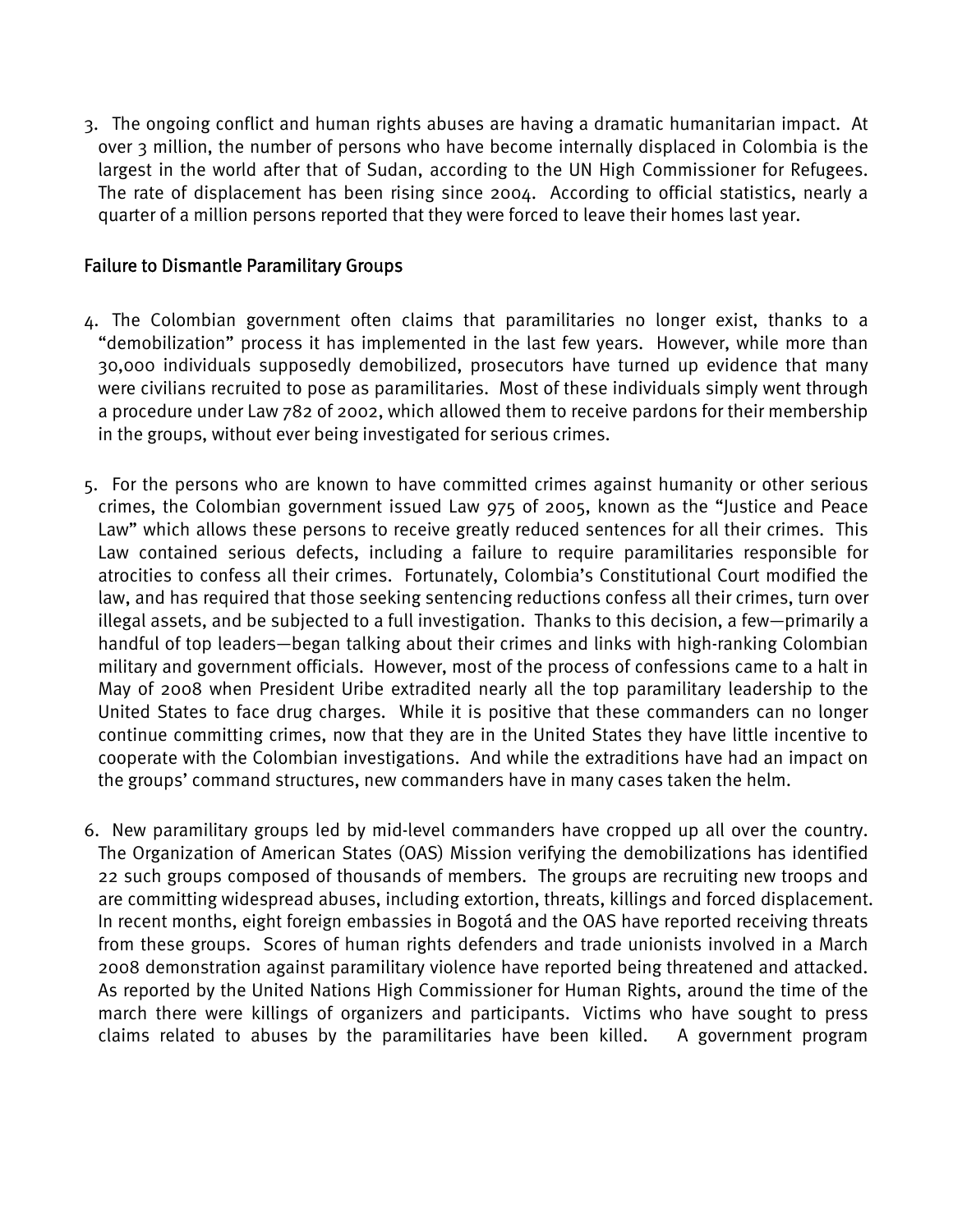supposedly designed to protect victims provides few options to most victims who need assistance, beyond general monitoring by local police—who victims often do not trust due to the well-known influence of paramilitary groups in many sectors of the state. In recent weeks, witnesses against paramilitary groups or their accomplices have also been reportedly killed and threatened. The Canadian Embassy itself was recently threatened for a second time by the "Black Eagles" group, reportedly because it offered asylum to an important witness.

#### Recommendations

Human Rights Watch recommends that the Council urge Colombia's government to:

- a. Take strong action to fully dismantle paramilitaries' continuing criminal, financial and political networks by supporting full and effective criminal investigations of these groups.
- b. Implement an effective program to protect victims of paramilitary groups and substantially strengthen the witness protection program.

# Paramilitary Influence in the Political System

- 7. Colombia is a democracy, but a fragile one. Today, Colombia's democratic institutions are facing serious threats, not only from the FARC guerrillas, but also from paramilitaries who have infiltrated the political system. Key institutions like the Colombian Congress are now undergoing a major crisis of legitimacy—one that is unprecedented not only in Colombia but in all of Latin America—as more than 20% of Congress has come under investigation for collaborating with the paramilitaries. Indeed, more than 60 members of President Alvaro Uribe's coalition in Congress—including his cousin and closest political ally, Senator Mario Uribe, who used to be President of Congress—have come under criminal investigation for rigging elections and collaborating with paramilitaries, and more than 30 of them are already under arrest. Uribe's former intelligence chief is also under investigation for colluding with paramilitaries; the evidence against him is strong enough that the United States has revoked his visa.
- 8. Colombia's institutions of justice, and particularly its Supreme Court, have stood almost alone in bravely facing down the paramilitary threat, but they have to constantly struggle to defend their independence. In fact, the investigations into paramilitary infiltration of Congress are largely the result of an initiative by the Colombian Supreme Court, which has shown remarkable independence and courage. Unfortunately, instead of fully supporting this effort to strengthen the rule of law, President Uribe has often taken steps that could undermine the investigations. He has paid lip service to the need for justice and has assigned funding to the court, but he has repeatedly launched aggressive public attacks against individual justices, even calling them personally to inquire about cases. At one point, he also floated a proposal to let the politicians avoid prison, which he tabled once it became evident that it would become an obstacle to ratification of the US-Colombia Free Trade Agreement (FTA). Most recently, President Uribe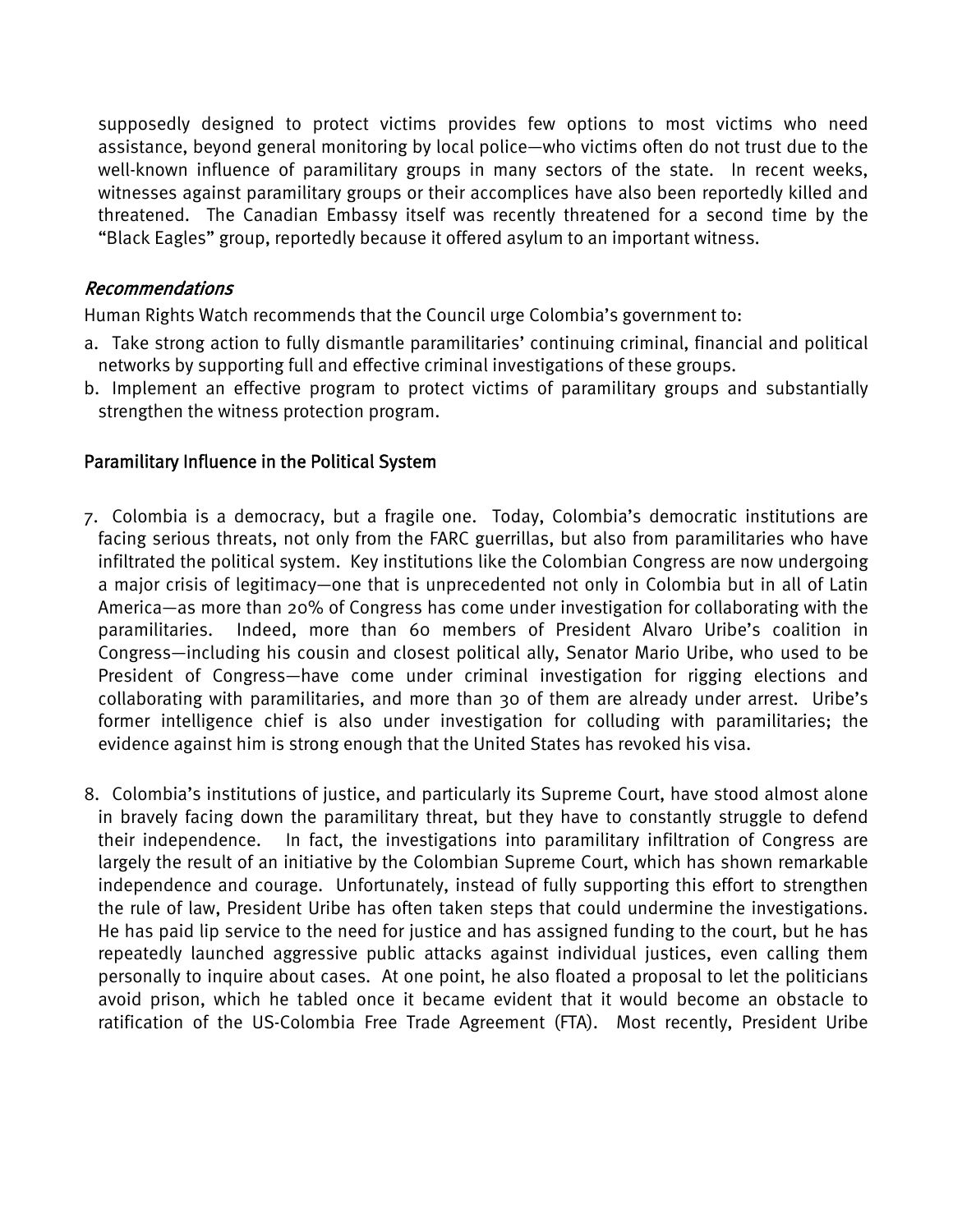announced that he would seek the prosecution of all the members of the criminal chamber of the Supreme Court when they issued a decision he did not like.

9. In addition, President Uribe recently blocked a bill that would have helped to restore the Colombian Congress's legitimacy by barring political parties linked to paramilitaries from holding onto the seats of those members who are convicted of paramilitary collaboration. Uribe administration officials have justified the decision to block the initiative by arguing that if it were implemented Uribe would lose his majority in Congress—even though that majority is currently tainted by the influence of groups responsible for systematic crimes including at times horrific atrocities. The Uribe administration and its coalition in Congress are now preparing their own proposals to reform the judiciary—and particularly the role of the Supreme Court. This raises serious concerns that such proposals could undermine the independence of the Court, weaken its ability to investigate paramilitary infiltration in Congress, and reduce accountability.

# Recommendations

Human Rights Watch recommends that the Council urge the Uribe administration to:

- a. Cease its attacks on the Colombian Supreme Court and other actors who are investigating paramilitaries' accomplices, and instead offer its unequivocal support for the investigations.
- b. Cease undermining the independence of the judiciary by bringing cases such as the one President Uribe has initiated before the Accusations Committee of the House of Representatives (controlled by President Uribe) against a former Chief Justice of the Supreme Court for supposed "defamation" and the one filed against the criminal chamber of the Supreme Court before the Accusations Committee of the House of Representatives.

# Violence against Trade Unionists

- 10. For years, Colombia has led the world in killings of trade unionists, with more than 2,600 reported killings since 1986, according to the National Labor School, Colombia's leading nongovernmental organization monitoring labor rights. Though the number of yearly killings has dropped from its peak in the 1990s, when the paramilitaries were in the midst of their violent expansion, more than 400 trade unionists have been killed during the government of current President Alvaro Uribe—39 last year alone. Impunity in these cases is widespread; in 97% of the killings, there has been no conviction and the killers remain free.
- 11. Colombia's trade unionists are not random victims who are being killed accidentally or in crossfire. While some of the killings are attributable to the military, guerrillas, or common crime, by far the largest share of the killings perpetrators—based on the information compiled by the Colombian Office of the Attorney General (the *Fiscalía*) and by the National Labor School—is attributable to paramilitaries, who stigmatize unionists as guerrilla collaborators. Unionist killings have increased once again this year, with 26 killings through May 30—a 70% increase compared to last year, according to the National Labor School.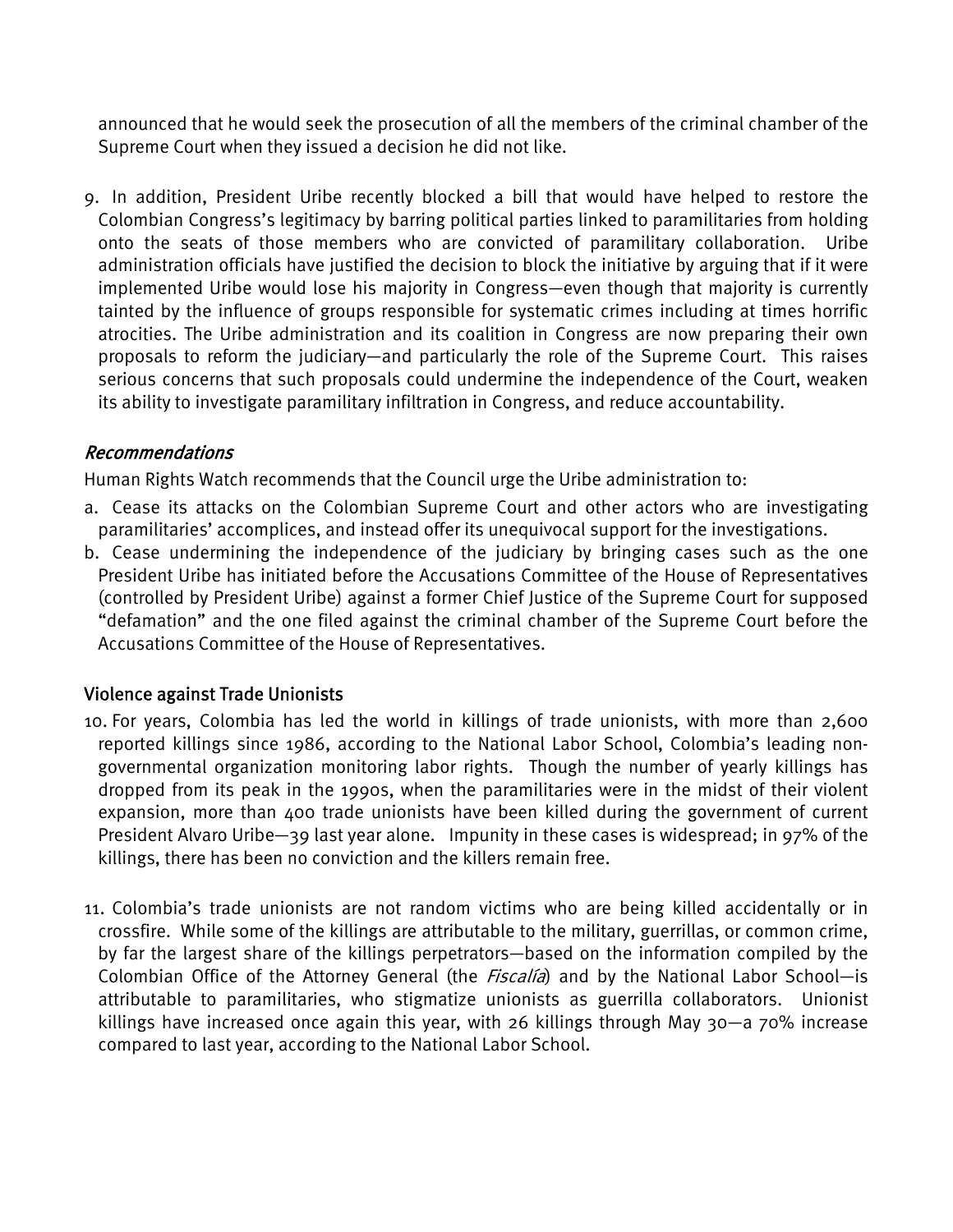12. With US funding, the Uribe government established a program to provide protection for threatened union leaders. But through most of its tenure, it did little to prevent the violence and threats to begin with by prosecuting the killers and effectively dismantling the paramilitary organizations to which many of them belong. The rate of convictions for unionist killings under Uribe has been consistently low: there were only 9 convictions in 2003, 11 in 2004, 9 in 2005 and 11 in 2006. In 2007, the number of convictions jumped to 43. This sudden increase is primarily due to pressure from the United States Congress in connection with the US-Colombia FTA, which led to the establishment of a specialized sub-unit of prosecutors in the Colombian the Attorney General's office to accelerate investigations of assassinations of trade unionists, a positive development. The increase in convictions is a sign that when the government wants to produce results, it can. But to make sure that last year's increase in convictions is not merely a one-year phenomenon, it is crucial that the international pressure be sustained until the Colombian government shows a meaningful change in the pattern of impunity over a reasonable period of time.

# Recommendation

Human Rights Watch recommends that the Council urge the Colombian government to provide increased long-term support to the prosecutors' sub-unit investigating unionist killings, and to show concrete and sustained results, in the form of well-grounded convictions, in changing the pattern of impunity in these cases.

# Extrajudicial Executions by the Army

- 13. The UN High Commissioner for Human Rights (UNHCHR) has reported that the number of killings of civilians committed directly by state forces has been increasing sharply in recent years. According to the Colombian Commission of Jurists (CCJ), one of Colombia's most highly respected human rights organizations, there were 236 reports of extrajudicial executions between June 2006 and June 2007, a substantial increase over the 127 reports between June 2002 and June 2003, at the start of the Uribe administration. Many cases follow a similar pattern, in which army members apparently take civilians from their homes or workplaces, kill them, and then dress them as combatants. According to UNHCHR, investigations have revealed that "the underlying motives… may be related to pressure on the military to show results."
- 14. In response to the concerns expressed by the US Congress (including a partial freeze of military assistance), the Colombian Secretary of Defense has issued directives clarifying that such killings are forbidden, and the Colombian Attorney General's office has created a special group to investigate some of the killings. However, these positive measures have been undermined by statements from President Uribe himself, who has repeatedly and publicly denied the existence of the problem, even going so far as to charge—at events both in Colombia and Washington—that